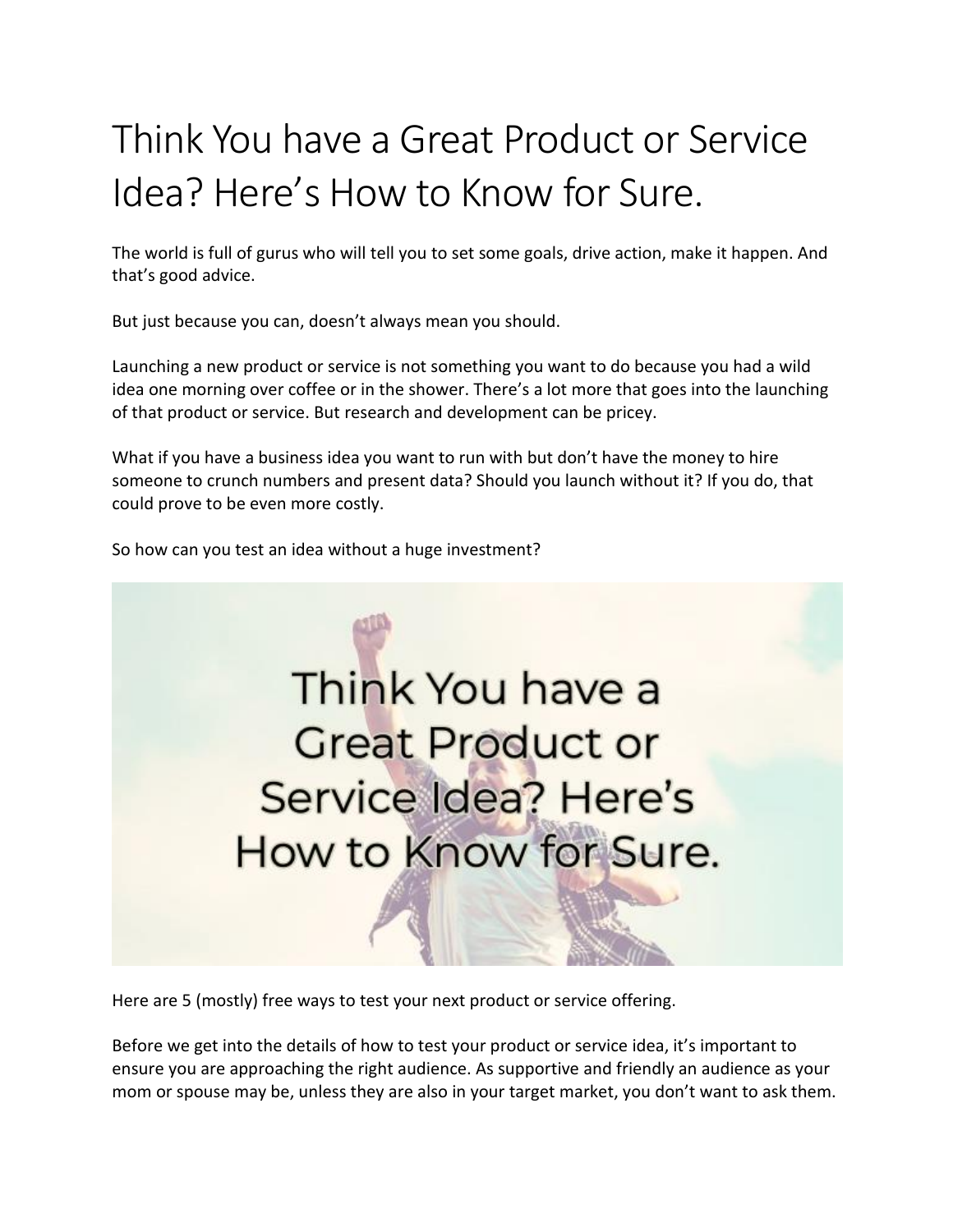Even if they are a tough critic and you feel they will give you good advice, if you're not selling to them their advice (no matter how fair) will not reflect the opinion of those who will be giving you money for your product or service. So before attempting any R&D, make sure you have clearly defined your market so that you can use the ideas below to seek out your ideal audience.

# Fish Where You're Likely to Catch Something

What product or service are you selling and where would someone buy that or need it? Go there and start conversations with people in your target market. For instance, if you sell dog products, go to a dog park and start conversations with people about their likes and dislikes, concerns or challenges. Look for places where people would be using your product or service and involve them in conversation.

# Seek Out the Chamber

Your chamber of commerce is also an ideal place to have conversations about your proposed product or service. Instead of presenting your idea in pitch format, start conversations about the solutions your product or service helps with. Ask questions. Get an understanding on whether people know that they need your idea or if you would have to build in an educational component to convince them of that need. Again, make sure you're talking to people in your target audience.

### Use Target Ads on Facebook

There is a cost with this option, but you can control it. Use the targeting features to ensure you are getting information from your ideal audience and not just anyone who's bored on social media. Ask about challenges people face or present a challenge to see if people click on your ad. Try different things to see what they respond to.

### Master Reading Body Language

If you're considering a new product or service offering, it's important you are always ready to talk about it. Even if you don't want to discuss details of the idea for fear that someone may duplicate it, talking about the need for it in nebulous terms can help you see if your target audience would be interested in it or not.

When you find an opportunity presents itself and you're facing someone who's likely in your target market, watch their body language as you speak with them. Do they turn in to face you interested in what you have to say? Do they cock their head as if trying to understand? Is there a look of confusion or one where they are scanning the room? These can all be good clues as to whether they like your idea (or see a need for it) or would rather be anywhere else.

### Use Polling

Polling on social media, through email, or in your newsletter can yield a lot of worthwhile data too. Again, even if you're not ready to disclose the idea, you can get some understanding of whether your audience is ready for it or not. Ask them solution-oriented questions like "if a